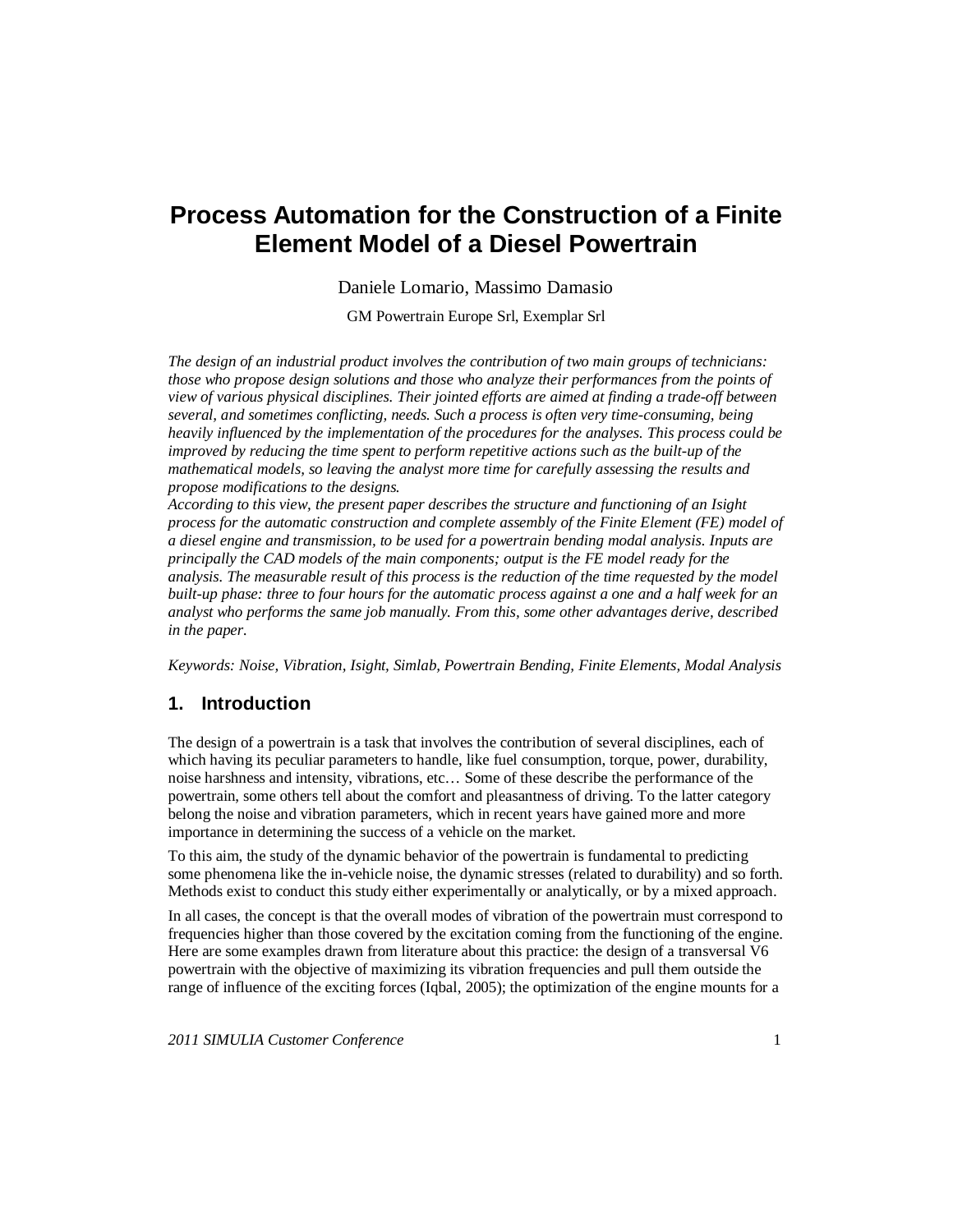longitudinal V6 powertrain, with the aim of reducing the vibration of the vehicle in idle and road conditions (Anab, 2005); the prediction of the in-vehicle noise due to vibrations, by means of a hybrid Transfer Path Analysis (PTA) (Kim, 2008); three practical examples of application of analytical and experimental tools to the design of a powertrain (Juang, 2006).

This paper is focused on the analytical approach. An Isight process had been developed by the authors, within a collaboration between GM Powertrain Europe Srl and Exemplar Srl. The process assembles some common CAE software, providing a tool capable of building a complete FE model of the powertrain, ready for a modal analysis. Such process substitutes the hand-work of an analyst for building up the FE model, with a remarkable savings in terms of time. Thanks to this, the analyst is relieved of a great amount of repetitive work, which does not add to the comprehension of the physics of the problem. As a consequence, the analyst is given more possibilities to exercise his/her engineering skills, which results in a better exploration of the design solutions.

The paper follows this scheme: description of the concept of the manual (current) procedure, description of the automatic process and discussion of what the passage to the automatic process had brought in the design practice.

# **2. The Powertrain Bending Analysis Procedure**

The name Powertrain usually indicates the assembly formed by all the parts of the vehicle that generate the torque; in this paper, however, the same name refers only to the pair constituted by the engine and the transmission gearbox. These two parts are bolted together and subsequently hung to the frame of the vehicle by means of brackets. Between each bracket and the frame there is a component, here indicated as *mount*, designed to uncouple dynamically the powertrain from the vehicle, this component being a rubber ring, a hydraulic device or any other solutions of the like. Whatever this component may be, the result is that the powertrain almost "floats" on the mounts during the vibration as if it were unconstrained. However, the separation is never complete and part of the vibration of the powertrain is conveyed to the vehicle through the structure of the latter, resulting in noise (structure-borne) and vibrations.

Purpose of the Noise, Vibration and Harshness (NVH) analyst is to estimate the dynamic behavior of the powertrain and provide indications about how to modify it in order to reduce undesired effects. The judgment on the design is formulated by comparing the frequency range of the exciting forces, generated by the engine during its functioning, to the natural frequencies with which the design responds. As for the exciting forces, these are separated into *engine orders* by means of a Fourier Transform, which results into a number of distinct terms; for a four-stroke inline engine, the engine order that excites the powertrain the most is the second, since the first is naturally compensated for this particular engine architecture and the orders above the second have a negligible intensity. The natural dynamic response is estimated via a modal analysis of the powertrain, considered as a free body in the space. The fundamental mode shapes expected at the lowest frequencies are the vertical bending, the horizontal bending and the torsion about the longitudinal axis. In all these cases, the deflection involves primarily the deformation of the parts at the interface between engine and gearbox, while both engine and gearbox remain substantially without deformation. As a consequence, this is the region of the assembly where modifications can be suggested (for example: to add bolts, to add a bending brace). The powertrain design is

2 *2011 SIMULIA Customer Conference*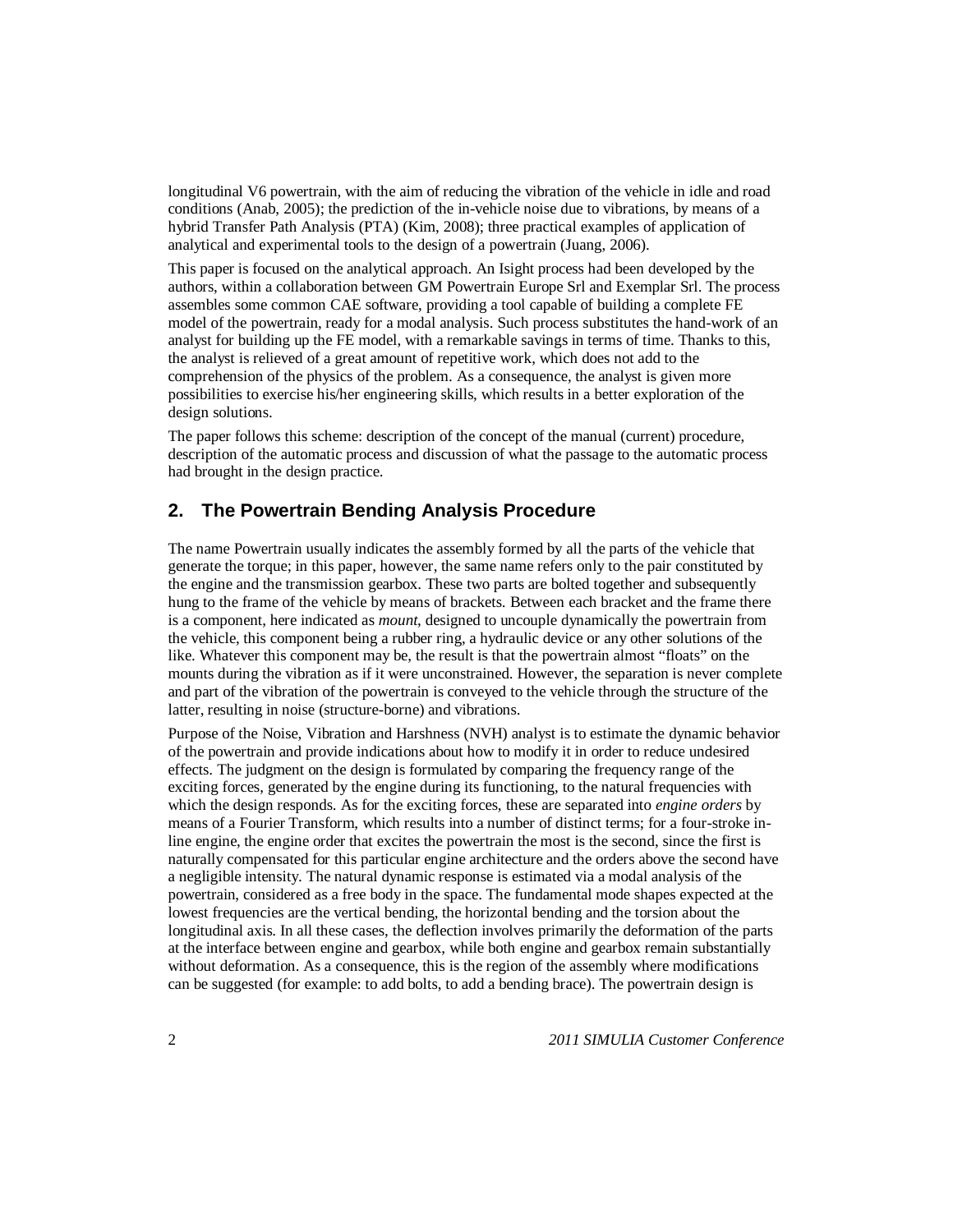considered "good" when the upper limit of the frequency range covered by the second order excitation is lower than the fundamental frequency of the powertrain.

### **2.1 Description of the Procedure**

The standard procedure implemented in GM requires the construction of the FE model for the Powertrain Bending analysis in the following manner:

- Starting from the CAD models of the main components of the powertrain, the analyst builds the FE model, complete with bolts.
- The inertial properties of the FE model are assessed and compared to those obtained experimentally on a prototype of the powertrain or on an existing powertrain already in production similar to the one object of the analysis.
- The engine and the transmission gearbox are checked in order to verify that they represent the masses of the two parts with an acceptable precision.

When these steps are over, a modal analysis is launched on a linear analysis code, such as Nastran or Optistruct, where the first few natural frequencies and modes are requested. By looking at the mode shapes, the three main modes, namely the vertical bending, the horizontal bending and the torsion about the longitudinal axis are detected. From this result, the design is judged in the following manner: if the fundamental frequency is higher than the upper limit of the range of frequencies covered by the second engine order, the design is acceptable; on the contrary, the design needs modifications, which will be analyzed by means of the same procedure.

#### **2.2 Motivation for Developing an Automatic Process**

All the above steps are very much standardized, namely they are applied always in the same way to any design. At the same time, the FE model build phase is usually very demanding in terms of time: a skilled analyst may need from five to ten working days to complete it. Most of this time is spent in making the bolts, for there is no tool to create them in the way prescribed by GM.

The standard nature of this procedure, coupled with the everlasting need for making the design process faster (and therefore cheaper), led to the conclusion that the procedure could be turned into some automatic process. To this aim, Isight as a process automation manager and Simlab as a FE builder were proposed and then built up together into a single ready-to-use and robust tool.

# **3. The Automatic Process**

The Isight process is constituted by a series of steps that cover the three points listed in paragraph 2.1. Prior to applying it, the analyst has to collect the necessary data, namely: the CAD models of the parts, given as parasolid files; the list of materials assigned to each, given through text files; the ranges of bolt holes diameters encountered on each and every interface between the connecting parts, given again through text files; the information about the inertial characteristics of the real engine and gearbox.

The process works according to the flow-chart depicted in Figure 1.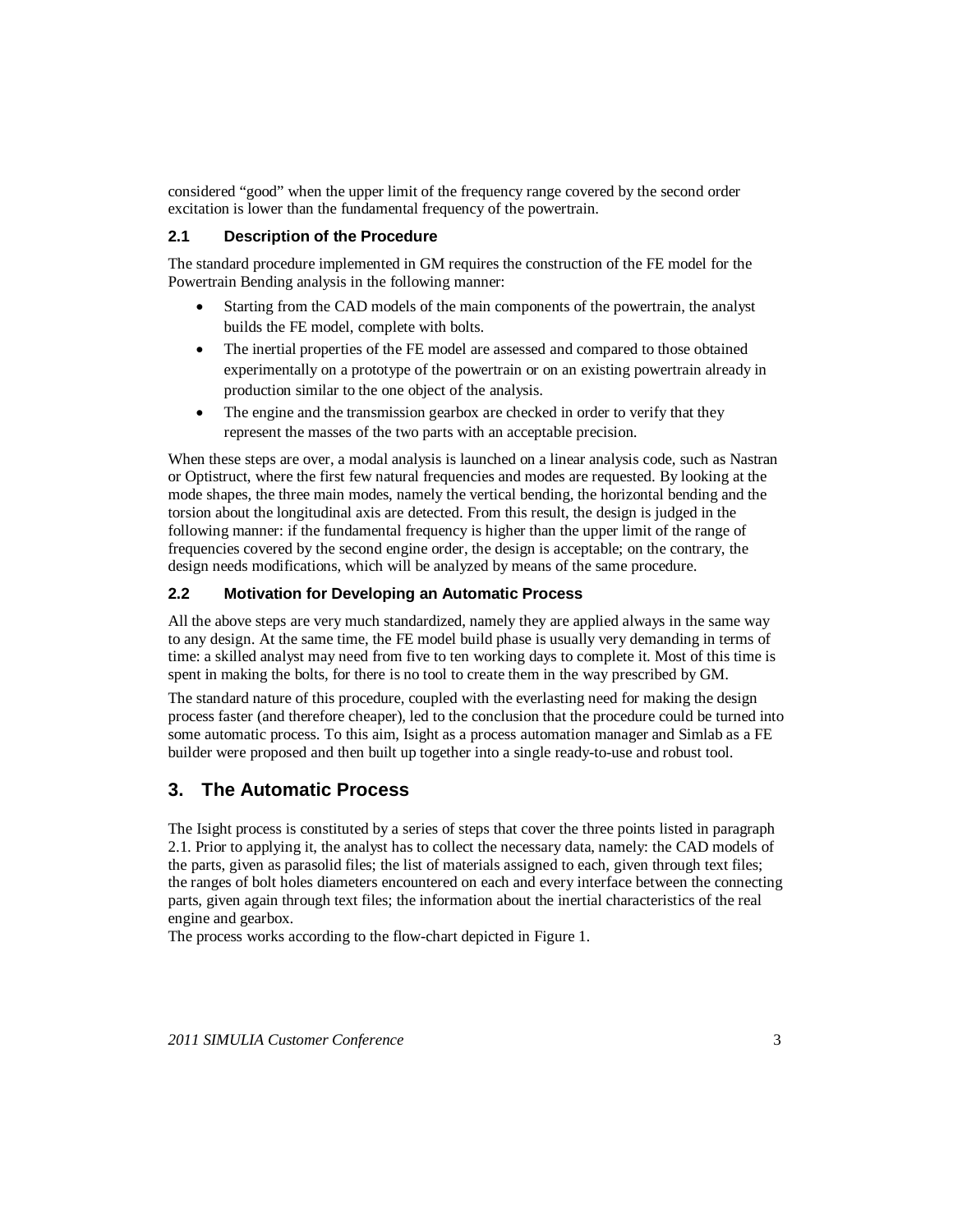

**Figure 1. Flow-chart of the Automatic Process** 



**Figure 2. Input CAD and output FE model for the Automatic Process** 

The first step consists in reading the input data, which are immediately searched for any mistake that would stop the process. If the check is passed, the process calls Simlab and builds the FE models of the single components, followed by the bolts connecting them to each other. This done, the mass of the model is verified as done in the manual application of the procedure. Figure 2 shows the original CAD models and the final FE model produced by the automatic process for a four-cylinders turbo diesel powertrain.

#### **3.1 Problems Encountered in the Development of the Process**

The development time for this process had been around one year. The core was built in two months, to which another two months followed during which tests were performed. From the tests is was evident that the creation of the bolts was wrong, because the latest version of Simlab available on the market the moment when the process was developed did not contain any function capable of producing a result compliant with the GM procedure. Therefore, the rest of the time was spent in developing and testing such a function in Simlab and include it in the forthcoming release 9. The function is pretty robust and can define correctly the bolts even when the CAD models of the holes contain imperfections, which often lead to imperfection in the FE models.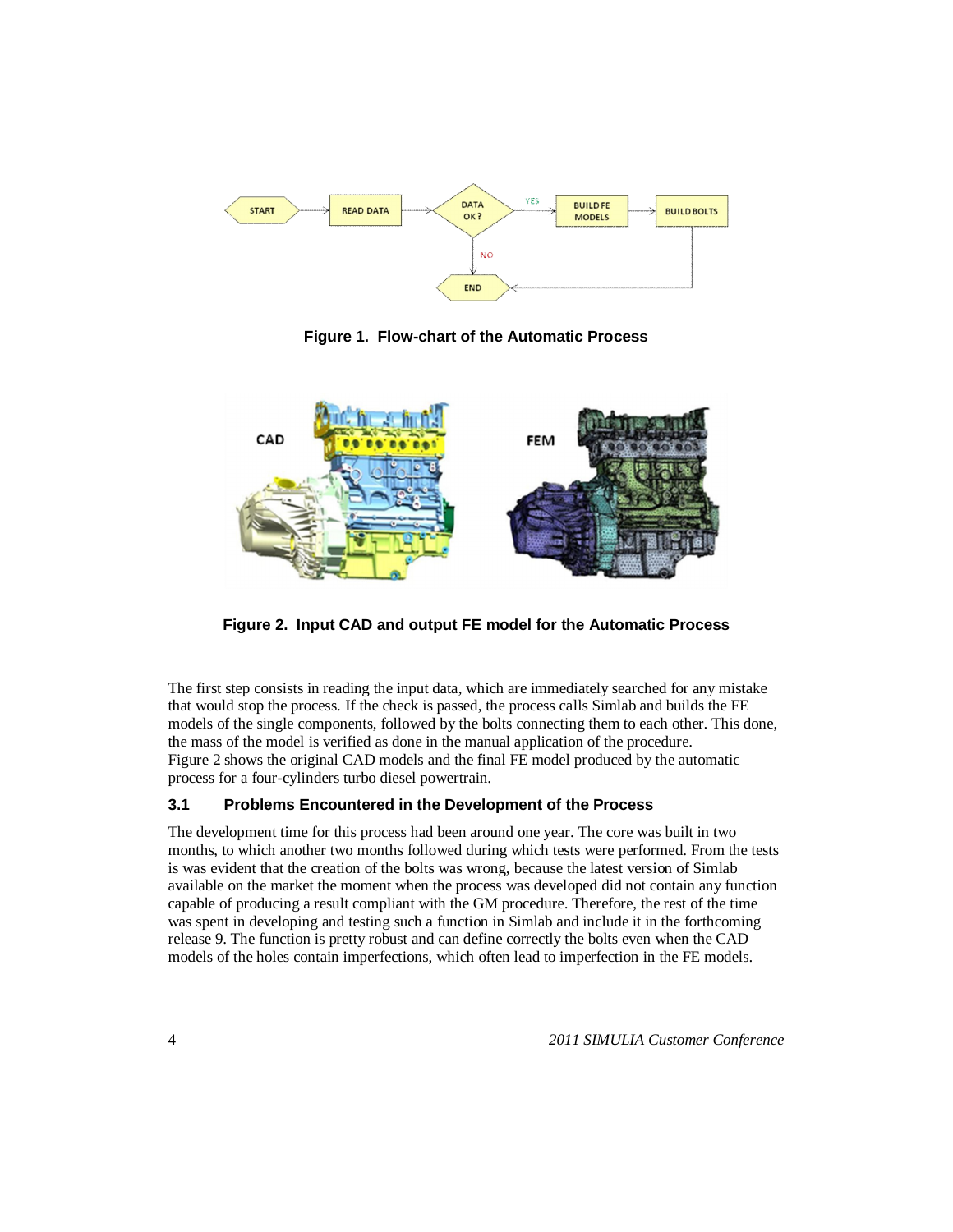#### **3.2 Deployment of the Process and Future Developments**

This Automatic Process was designed in order to become a standard tool throughout GM. To this aim, the access to the process through Fiper was tested, with positive results. The most appreciated feature of Fiper is that the process files can be stored on a single server, to which every analyst can access via an internet page. This way guarantees the standard application of the process and every modification to it would be instantaneously available to every user in the world; on the other side, however, any failure occurring on the server or any trouble in connecting to it would make it impossible for all the analysts to access to the process promptly. As a consequence, the correct deployment of the process is still debated, leaving some room for the possibility to send out the original process files to each single analysis group within GM.

For the future there are plans to improve the process with some new features, related to details in the content of the FE models, but the Isight structure should remain substantially unchanged. However, the experience gathered so far with Isight led to planning the automatization of some other processes in GM, either in the NVH department and possibly in others. In all of these cases the purpose is the same as for the Powertrain Bending process: to reduce the time spent to perform repetitive operations, enabling the analysts to work more on the concepts and to explore more possibilities in the definition of the design.

## **4. Some Considerations on the Automatic Process**

Since the validation phase, consisting in repeating old analyses of several powertrains by means of the process and checking the results, the automatic process revealed its beneficial characteristics. First of all, the time cost for the analyst shrunk from the original five days (best estimate) to around two – three hours. These times are measured starting from the moment when all the input data have been gathered and ending with the completion of the model built-up phase; the time needed to collect the data is the same in the two cases. One objection to the use of a process like the one described in this paper may be that, due to the automatization, the analyst misses the chance to get the feeling of the physical behavior of the powertrain. In other words, since he does not work on the models directly, he does not know them in detail and may be unable to understand the problems that may arise with the design. However, this does not occur, in that the process relieves the analyst of the tedious part of his job, leaving him/her more time for the analysis of the results, followed by engineering considerations and new solution proposals. Another big advantage brought in by the speed of the automatic process is that many more design solutions can be evaluated in a given time. During the first phase of a design, when the overall sizes and shapes are liable to be changed deeply, such a possibility is surely welcome. In fact, this is the moment when the various teams, representing the various disciplines, strive to have their own targets and requirements met, which are very often in conflict with one another. What comes out from this phase is more or less the final design and any subsequent change is very unlikely to provide any relevant improvement to the design if the initial solution contains some big flaw. To explore a large number of possibilities in a short time during the initial phase means to assess more completely the possibilities at stake, thereby leading to a more compliant solution. This is what the automatic process is meant for.